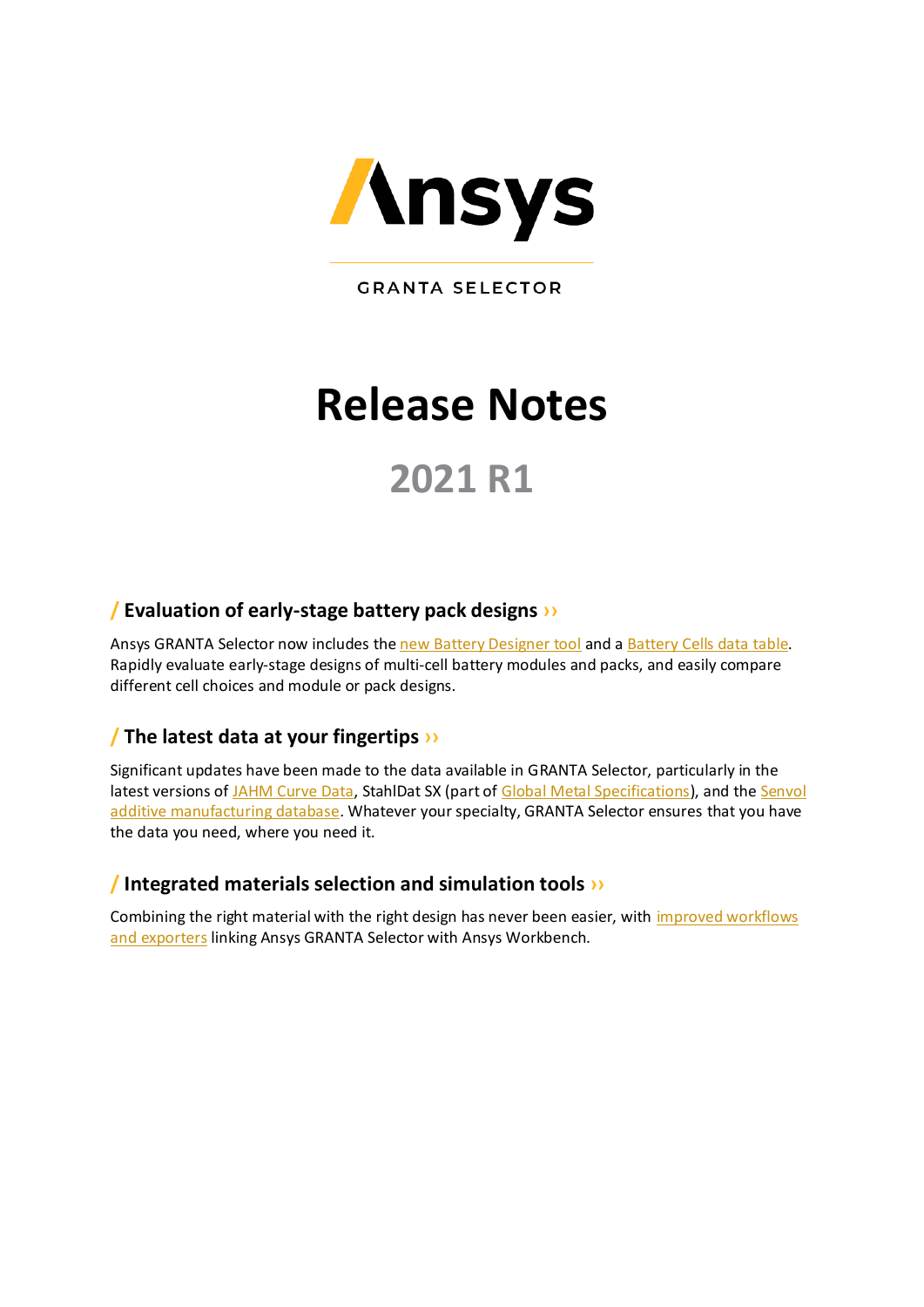# **1 Detailed Descriptions**

# <span id="page-1-0"></span>1.1 Evaluate early-stage battery pack designs

#### <span id="page-1-1"></span>**1.1.1 Compare battery pack designs with the Synthesizer tool**

A **Battery Designer** tool has been added to Synthesizer for early-stage design of multi-cell battery modules and packs – facilitating fast iterations of multiple design configurations.



This tool draws on the *[Battery Cells](#page-1-2)* data table and calculates the estimated electrical and thermal outputs of user-defined cell configurations in multi-cell battery modules and multi-cell/module battery packs. Modules can be specified by either cell configuration or performance requirements, and Ragone charts plotted in GRANTA Selector using the Chart Stage.

#### **Benefits:**

- **–** Assess the link between battery module design and performance
- **–** Rapidly iterate multiple design configurations
- <span id="page-1-2"></span>**–** Enable equivalent comparison between different cells and module or pack designs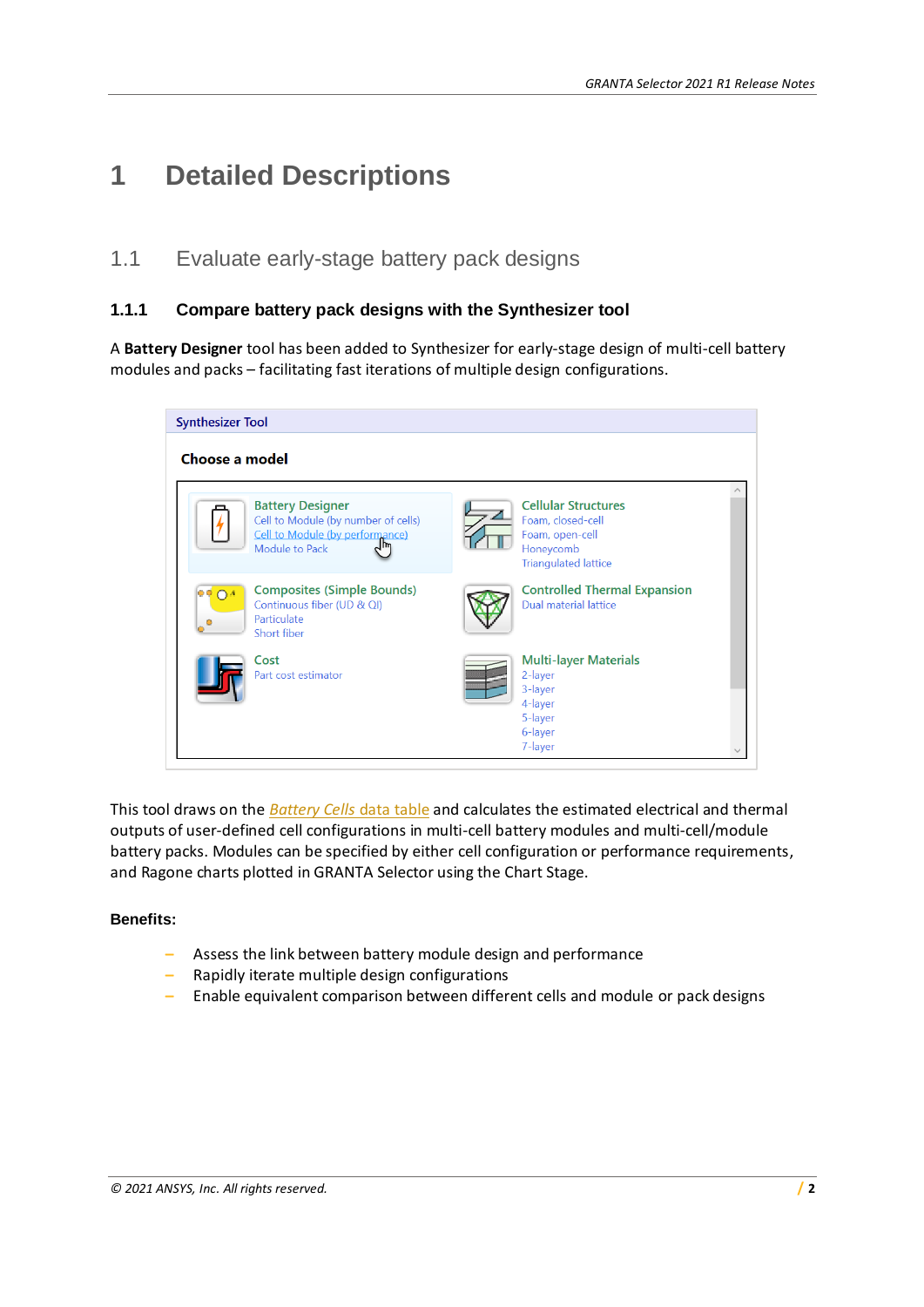#### **1.1.3 New Battery Cells data table in MaterialUniverse**

The *Battery Cells* table contains over 120 records, each representing a generic battery cell type. Records include information on cell size, geometry, energy, power, nominal ratings, and charge and discharge properties.



#### **Benefits:**

- **–** Evaluate cell performance metrics and their trade-offs
- <span id="page-2-0"></span>**–** Quickly compare equivalent performance of cells in battery modules or packs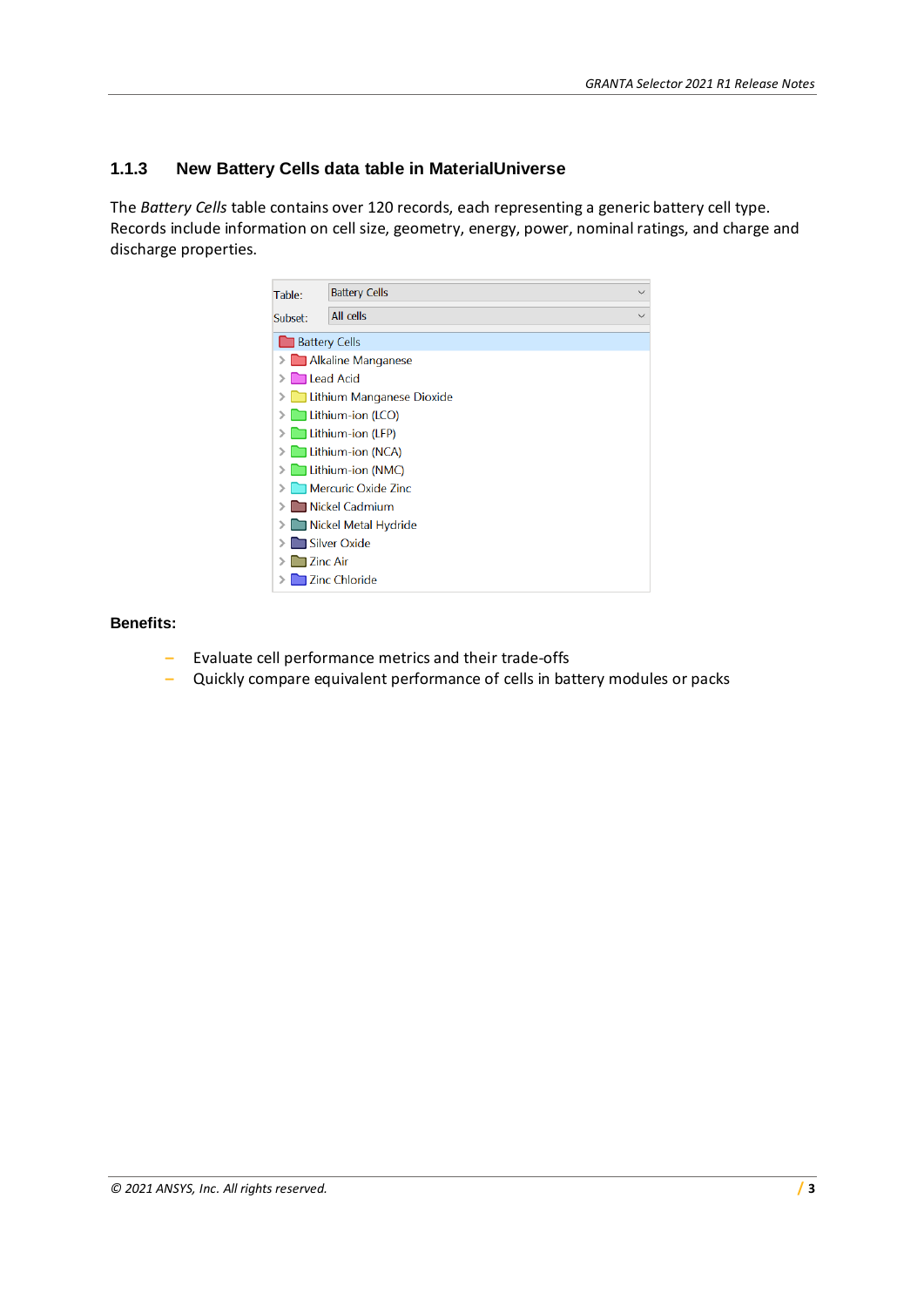# 1.2 Latest updates to core and specialist data

#### <span id="page-3-0"></span>**1.2.1 JAHM Curve Data**

*JAHM Curve Data is part of the Basic Materials bundle (always available with GRANTA Selector)*

Over 5,000 new materials have been added to *JAHM Curve Data*, bringing the total number of metals, alloys, ceramics, polymers, elements, compounds, functional materials, composite and natural materials in this comprehensive dataset to 8,500.

This release includes:

- 900 new hydrocarbon and molten salt records.
- New data for several curves in existing metal and alloy records:
	- *Creep*
	- *S-N Fatigue*
	- *Stress-strain in Compression*
	- Two new curves:
		- *Isochronous Creep*
		- *Surface Tension*
- New *State* property, to allow filtering by material state at a given temperature (*solid*, *liquid*, *gas* or *solid+liquid*).

#### **Benefits:**

- **–** Compare materials data at a wide range of temperatures and find, compare and export the right data to support simulation.
- **–** Access to temperature-dependent properties and stress-strain curves to support material selection and simulation.
- **–** Filter for materials that have the specific data needed for the type of analysis you are performing.

#### **1.2.2 MaterialUniverse**

*MaterialUniverse is part of the Basic Materials bundle (always available with GRANTA Selector)*

In addition to the new *Battery Cells* table, the following improvements and updates have been made for this release:

- New prices available for all 4000+ materials in *MaterialUniverse*, generated using Ansys Granta's price model based on data from world commodity markets.
- Improved folder structure for *Ceramics and Glasses*, including more granularity in the *Technical Ceramics* folder and grouping by process.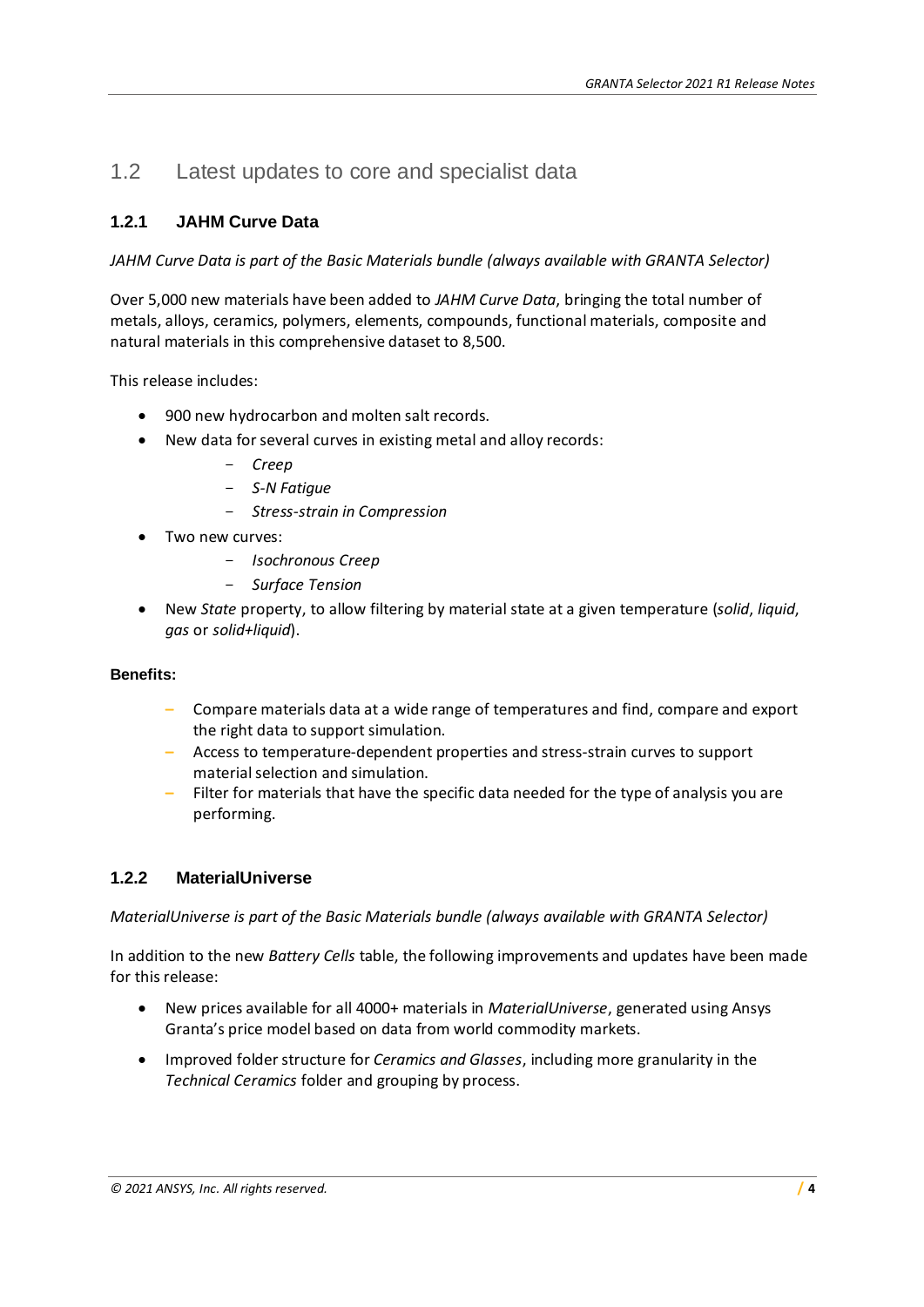

- Twenty seven new records added, improving selection results across multiple industries:
	- 15 structural steels
	- 12 aluminium alloys
	- 1 titanium alloy
- Enhanced sustainability data:
	- Risk indices for critical materials reflect latest changes to EU and US Critical Materials lists
	- Embodied energy and  $CO<sub>2</sub>$  footprint now included for typical grades
	- Recycle fraction in current supply updated
	- Labor costs updated for the Eco Audit tool

#### **Benefits:**

**–** Access the latest version of this unique dataset that covers technical, economic and environmental properties for over 4000 materials.

#### <span id="page-4-0"></span>**1.2.3 Global Metal Specifications**

#### *Global Metal Specifications is part of the Advanced Materials – Metals bundle*

This release incorporates the latest version of *StahlDat SX* (August 2020), including 30 new records and 14 new standard attributes, plus 66 new meta-attributes providing depth and detail.

Other updates to *StahlDat SX* include:

- *Yield Strength*, *0.2% Proof strength* and *1.0% Proof strength* consolidated into a single *Yield Strength* attribute to allow better comparison and searching across the database. Additional information has been added to the Notes where appropriate.
- Design Notes have been added for several new and existing attributes.
- *Source Material Class* has been added to the release layout, providing information about the material class as stated in the original specification.
- *Alternate name* has been removed and the data moved to *Equivalent/similar grades*.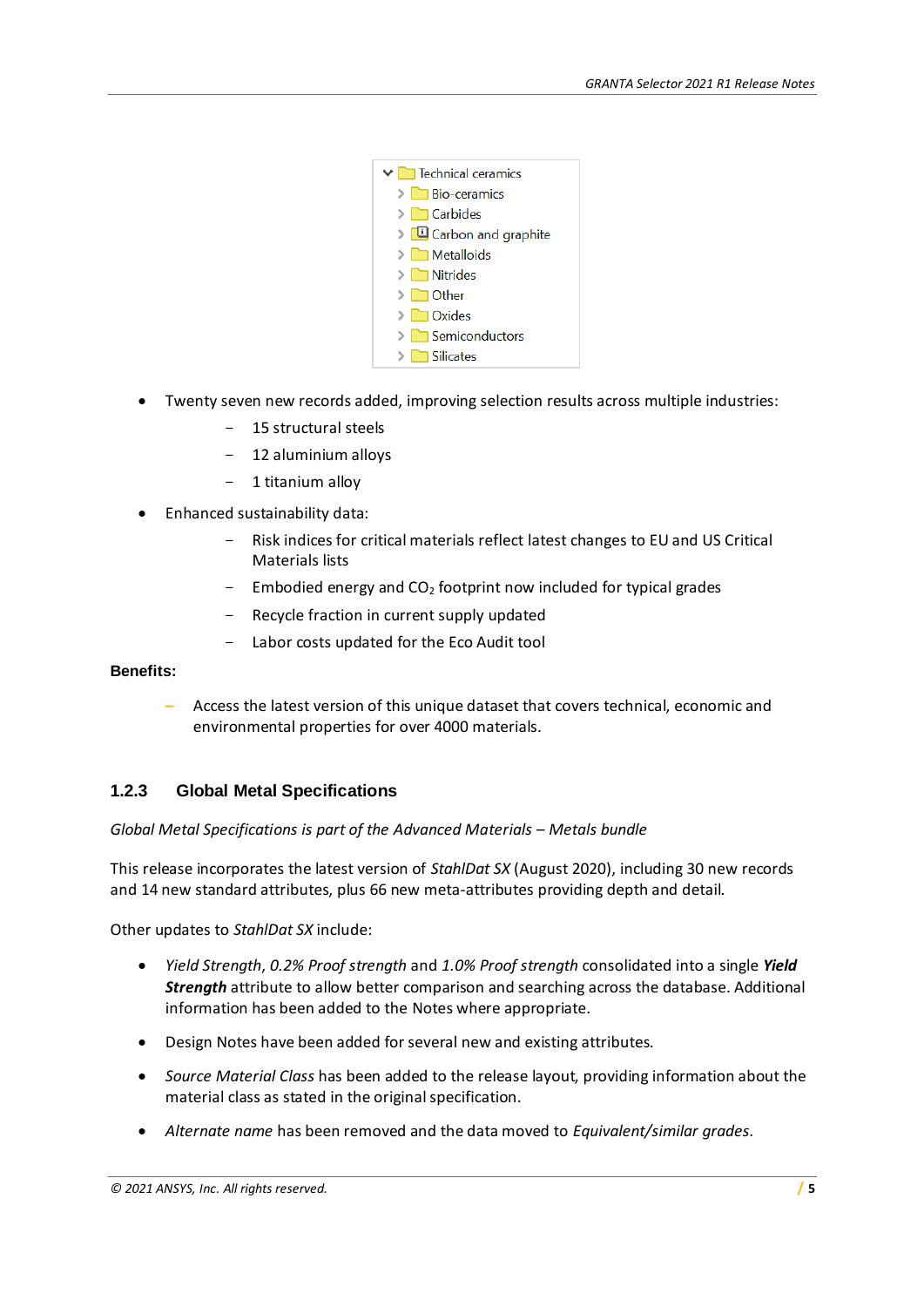#### **Benefits:**

- **–** Access to the latest version of the *StahlDat SX* data with additional standard attributes and meta-attributes, improving richness and depth of available data.
- **–** Continued access to the *StahlDat SX*, *ASM Alloy finder*, *MI-21* and *Steelspec* datasets as part of *Global Metal Specifications* – searchable, comparable and selectable.

#### **1.2.4 Global Polymers**

#### *Global Polymers is part of the Advanced Materials – Polymers bundle*

More than 1,000 new plastics datasheets have been added to the *Global Polymers Plastics* (formerly *Prospector Plastics*) data table, and the *Additives* table now contains over 15,000 additive materials.

Both *Global Polymers Plastics* and *Global Polymers Additives* have been updated, and now include improved searchability of several properties, for example suitability for compostable packaging, and whether a grade meets International Electrotechnical Commission Standards.

Exporters have been updated to improve the export of material properties for use in simulation to Abaqus, Altair Inspire, Ansys Mechanical APDL (Ansys Classic), Ansys Workbench, MatML, Nastran, Creo Parametric (ProENGINEER Wildfire) and Solidworks.

#### **Benefits:**

- **–** Access and compare the latest data on polymers and polymer additives in this key area of industry and research.
- **–** Easily export your data for further simulation or investigation.

#### <span id="page-5-0"></span>**1.2.5 Senvol**

#### *Senvol is part of the Advanced Materials – Additives bundle*

This release sees the addition of over 800 new materials processed by additive manufacturing, and over 290 industrial additive manufacturing machines, increasing the dataset to over 3,000 materials and 1,480 machine records.

Classification of materials has also been improved – the number of unspecified material types has been reduced to facilitate searching for specific records in the tree structure.

#### **Benefits:**

- **–** Access the latest data on materials and industrial machines in the rapidly developing field of additive manufacturing.
- **–** Compare performance of materials produced by AM and traditional manufacturing.
- **–** Quickly search, identify and compare AM material grades based on material type.
- **–** Differentiate between true grades and grades with similar characteristics.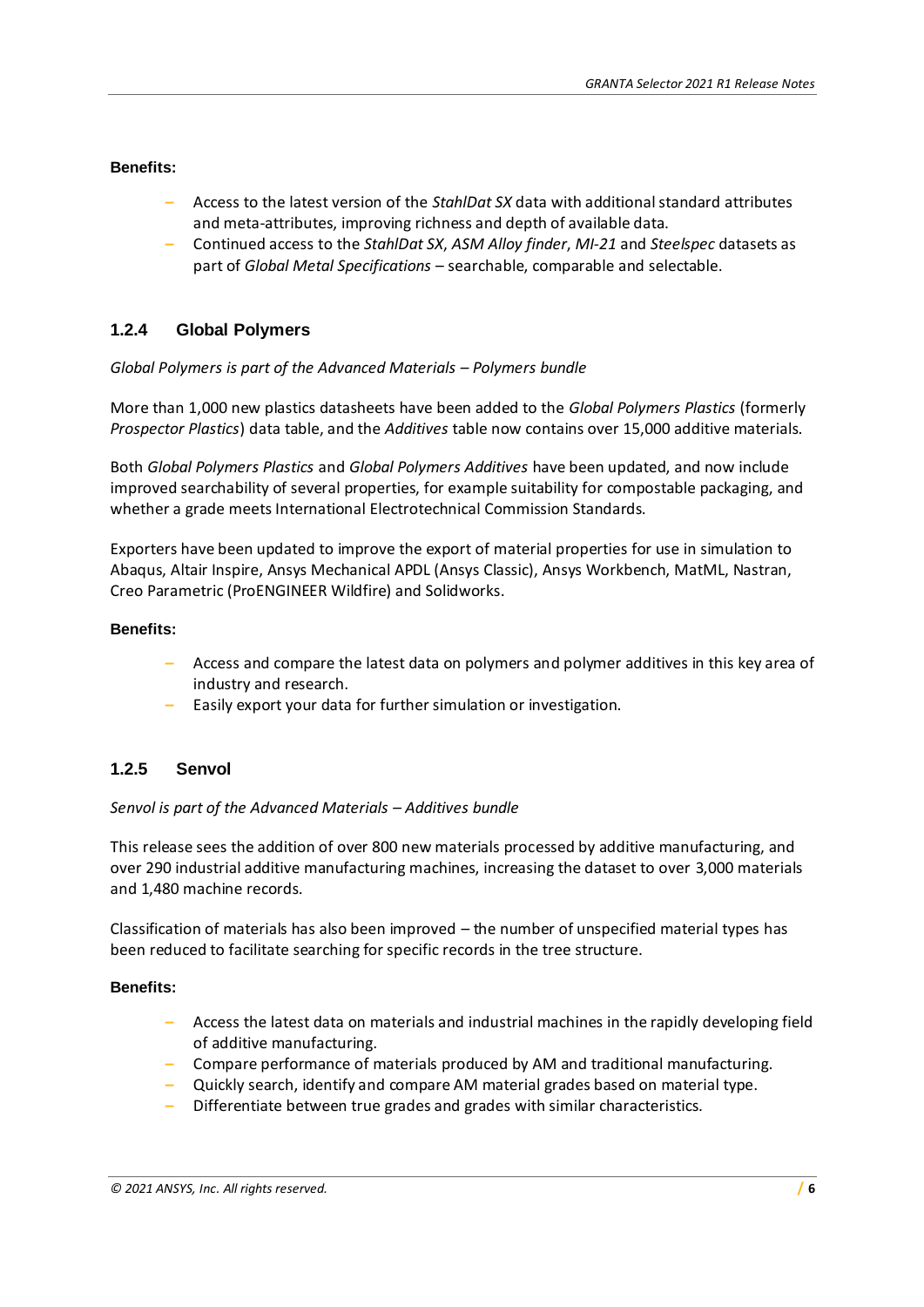# <span id="page-6-0"></span>1.3 Improved Ansys Workbench integration

The following usability improvements were made for either *2021 R1* or the *2020 R2.1 Service Pack*:

- Multiple instances of GRANTA Selector can now be opened from within Ansys Workbench.
- Workbench is no longer suspended while Selector runs.
- Data exporters for the *Global Polymers* data table export more properties.
- If GRANTA Selector is not installed, users can now view information in Ansys Workbench about Selector and learn more about installing it.

|                                                            |                                       |      |                                                              |  |  |  |  |  | в |  |                |  |                                                                                   |  |  |  |  |  |       |
|------------------------------------------------------------|---------------------------------------|------|--------------------------------------------------------------|--|--|--|--|--|---|--|----------------|--|-----------------------------------------------------------------------------------|--|--|--|--|--|-------|
|                                                            |                                       |      | <b>GS GRANTA</b> Selector                                    |  |  |  |  |  |   |  |                |  | Steady-State Thermal                                                              |  |  |  |  |  |       |
|                                                            | $\overline{2}$                        |      | GS GRANTA Selector <b>1</b>                                  |  |  |  |  |  |   |  | $\overline{2}$ |  | Geometry                                                                          |  |  |  |  |  |       |
|                                                            | 3                                     |      | $\blacktriangleright$ Engineering Data $\blacktriangleright$ |  |  |  |  |  |   |  |                |  | Model                                                                             |  |  |  |  |  |       |
|                                                            |                                       |      | <b>GRANTA Selector</b>                                       |  |  |  |  |  |   |  |                |  | Setup                                                                             |  |  |  |  |  |       |
|                                                            |                                       |      |                                                              |  |  |  |  |  |   |  |                |  | Calculian                                                                         |  |  |  |  |  |       |
| GS C:Untitled - GRANTA Selector 2021 R1 - [Stage 1: Limit] |                                       |      |                                                              |  |  |  |  |  |   |  |                |  |                                                                                   |  |  |  |  |  |       |
|                                                            | GS A:GRANTA Selector 2021 R1 - [Home] |      |                                                              |  |  |  |  |  |   |  |                |  |                                                                                   |  |  |  |  |  |       |
|                                                            |                                       |      |                                                              |  |  |  |  |  |   |  |                |  | 价 File Edit View Select Tools Window Feature Request Help                         |  |  |  |  |  |       |
|                                                            |                                       | Home |                                                              |  |  |  |  |  |   |  |                |  | $\mathbb{R}$ Browse Q Search $\frac{80}{60}$ Chart/Select $\frac{F[g]}{6}$ Solver |  |  |  |  |  | Eco A |

#### **Benefits:**

**–** Flexibility and ease-of-use when carrying out materials selection or accessing materials data for simulation via Ansys Workbench.